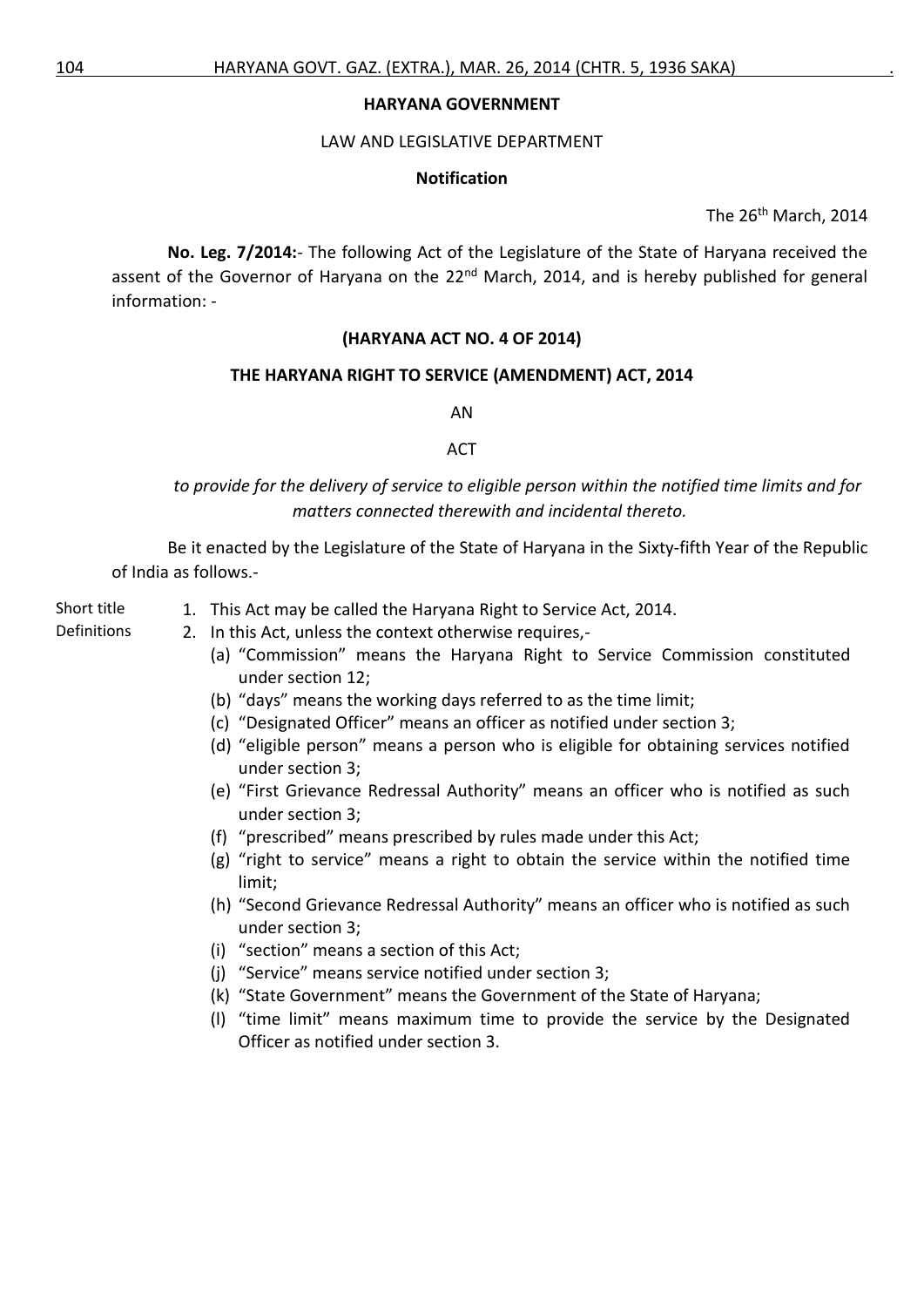3. (1) The State Government on the recommendations of the Commission may, by notification from time to time, notify the services and time limit to which this Act shall apply.

 (2) The State Government may, by notification, notify the Designated Officer, First Grievance Redressal Authority and Second Grievance Redressal Authority.

- 4. The Designated Officer shall provide the service to the eligible person within the notified time limit.
- 5. (1) An eligible person shall make a duly filled in application to the Designated Officer for obtaining any service.

 (2) The Designated Officer shall, or receipt of an application under subsection (1), provide service or reject the application within the notified time limit and in case of rejection of application, shall record the reasons in writing and intimate the same to the applicant.

 (3) Every Designated Officer shall maintain detailed record of services applied for, in such format, as may be prescribed.

 (4) Notified time limit shall start from the date when requisite complete application for notified service is received by the Designated Officer or person subordinate to him authorized to receive the application. Such application shall be duly acknowledged:<sup>1</sup>

 Provided that if the Designated Officer refuses to receive the applications or refuses to issue acknowledgement, the eligible person may submit his application in the office of the First Grievance Redressal Authority stating therein the reasons for so doing, who shall forward the same to the Designated Office:

 Provided further that the notified time limit in such a case shall start from the date when the requisite complete application for notified service is received by First Grievance Redressal Authority."<sup>2</sup>

6. (1) Any eligible person, whose application for obtaining service is rejected First appeal. under sub-section (2) of section 5 or who is not provided the service within the notified time limit, may file an appeal to the First Grievance Redressal Authority within thirty days from the date of rejection or the expiry of the notified time limit, as the case may be:

 Provided that the First Grievance Redressal Authority may admit the appeal after the expiry of thirty days if it is satisfied that the appellant was prevented by sufficient cause from filing the appeal in time.

(2) On receipt of an appeal under sub-section (1), the First Grievance Redressal Authority shall consider the matter and it, in its opinion the grievances of the eligible person appears t be genuine, it may direct the Designated Officer to provide the service within seven working days, or such period as may be specified by it and in case of default, to appear before it in person and explain reasons thereof.

(3) After affording an opportunity of hearing to the Designated Officer and the eligible person, the First Grievance Redressal Authority may pass a reasoned order in writing either accepting the appeal or rejecting the same. Decision in appeal shall be communicated to both the parties by registered post.

Notification of services, time, limit, Designated Officers, First Grievance Redressal Authority, Second Grievance Redressal Authority Providing of service.

Procedure for obtaining service.

<sup>&</sup>lt;sup>1</sup> Subs. by Haryana Act No. 23 of 2016, sign "." substituted by sign ":"(w.e.f.16-09-2016)

 $2$  Ins. By Haryana Act No. 23 of 2016, Proviso to Section 5(4) (w.e.f.16-09-2016)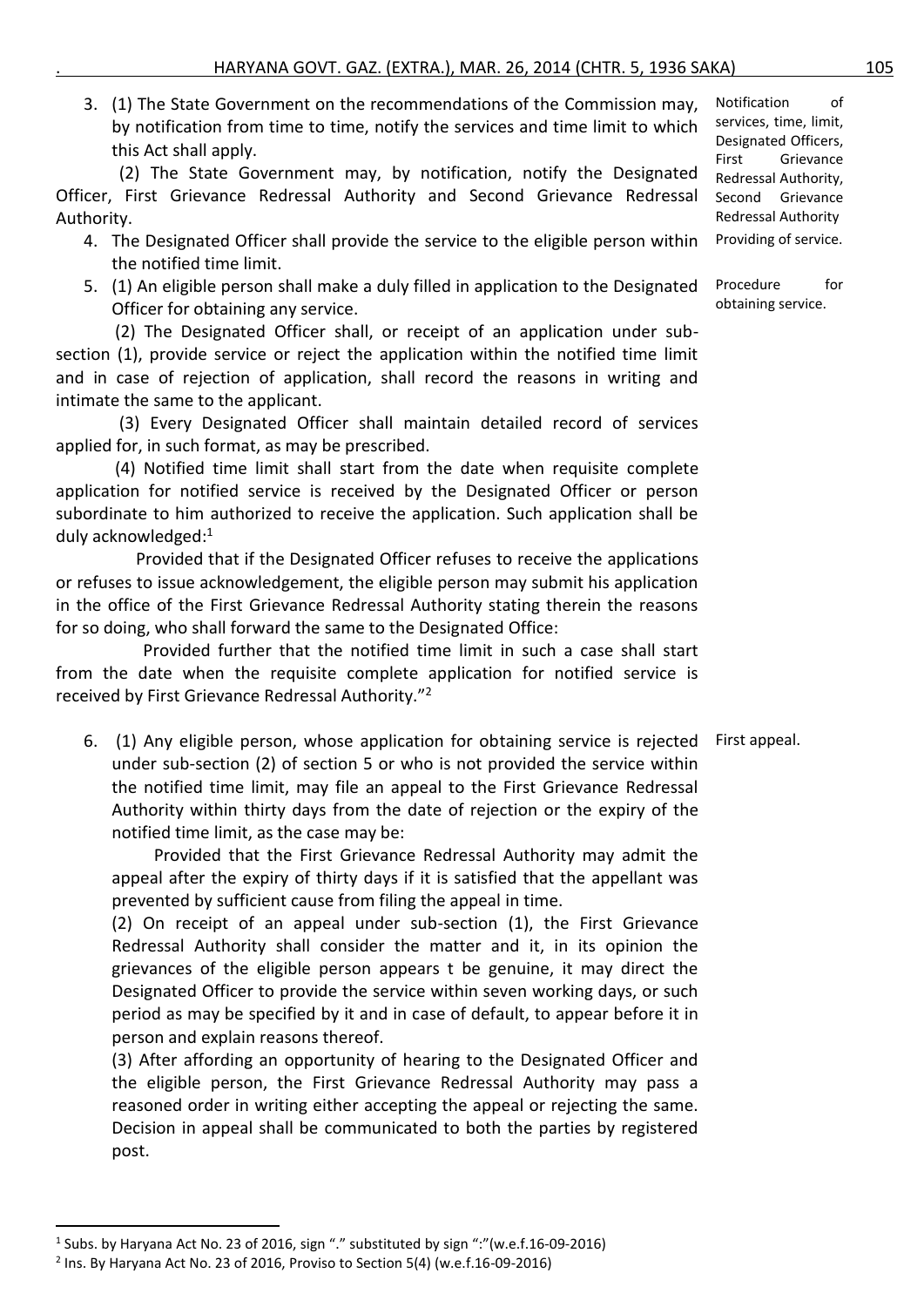(4) An appeal made under sub-section (1) shall be finally disposed of by the First Grievance Redressal Authority within a period of thirty days of its receipt.

Second appeal 7. (1) Any eligible person, whose appeal for obtaining service is rejected or who is not provided the service within the time specified in the order accepting the appeal by the First Grievance Redresal Authority under section 6, may file an appeal to the Second Grievance Redressal Authority within sixty days from the date of such rejection or the expiry of the time specified by the First Grievance Redressal Authority:

> Provided that the Second Grievance Redressal Authority may admit the appeal after the expiry of sixty days if it is satisfied that the appellant was prevented by sufficient cause from filing the appeal in time.

 (2) On receipt of an appeal under sub-section (1), the Second Grievance Redressal Authority may pass a reasoned order in writing either accepting the appeal and directing the Designated Officer to provide service to the eligible person within seven working days or within such period, as may be specified or reject the same in writing detailing the reasons for such rejection:

 Provided that before rejecting the appeal, an opportunity of hearing to the eligible person shall be granted by the Second Grievance Redressal Authority:

 Provided further that an order made by the Second Grievance Redressal Authority under this section shall be communicated to both the parties by registered post:

 Provided further that the appeal made under sub-section (1) shall be decided by the Second Grievance Redressal Authority within a period of thirty days<sup>3</sup> from the date of receipt of appeal, as far as possible.

8. The First Grievance Redressal Authority and the Second Grievance Redressal Authority shall, while deciding an appeal under the provision of this Act, have the same powers as are vested in civil court while trying a suit under the Code of Civil Procedure, 1908 (5 of 1908) in respect of the following matters, namely:-

- (a) Requiring the production and inspection of documents;
- (b) Issuing summons for hearing to the Designated Officre and the appellant; and
- (c) Any other matter, which may be prescribed.

Penalty 9. (1) where the Second Grievance Redressal Authority is of the opinion that the Designated Officer and/or any other official involved in the process of providing such service has failed to provide service without sufficient and reasonable cause, it may impose a lump sum penalty on the Designated Officer and/or any other official involved in the process of providing such service, which shall not be less than two hundred and fifty rupees and not more than five thousand rupees in each case.

Power to summon and inspection

<sup>&</sup>lt;sup>3</sup> Subs. by Haryana Act No. 23 of 2016 words "sixty days" substituted by words "thirty days" (w.e.f.16-09-2016)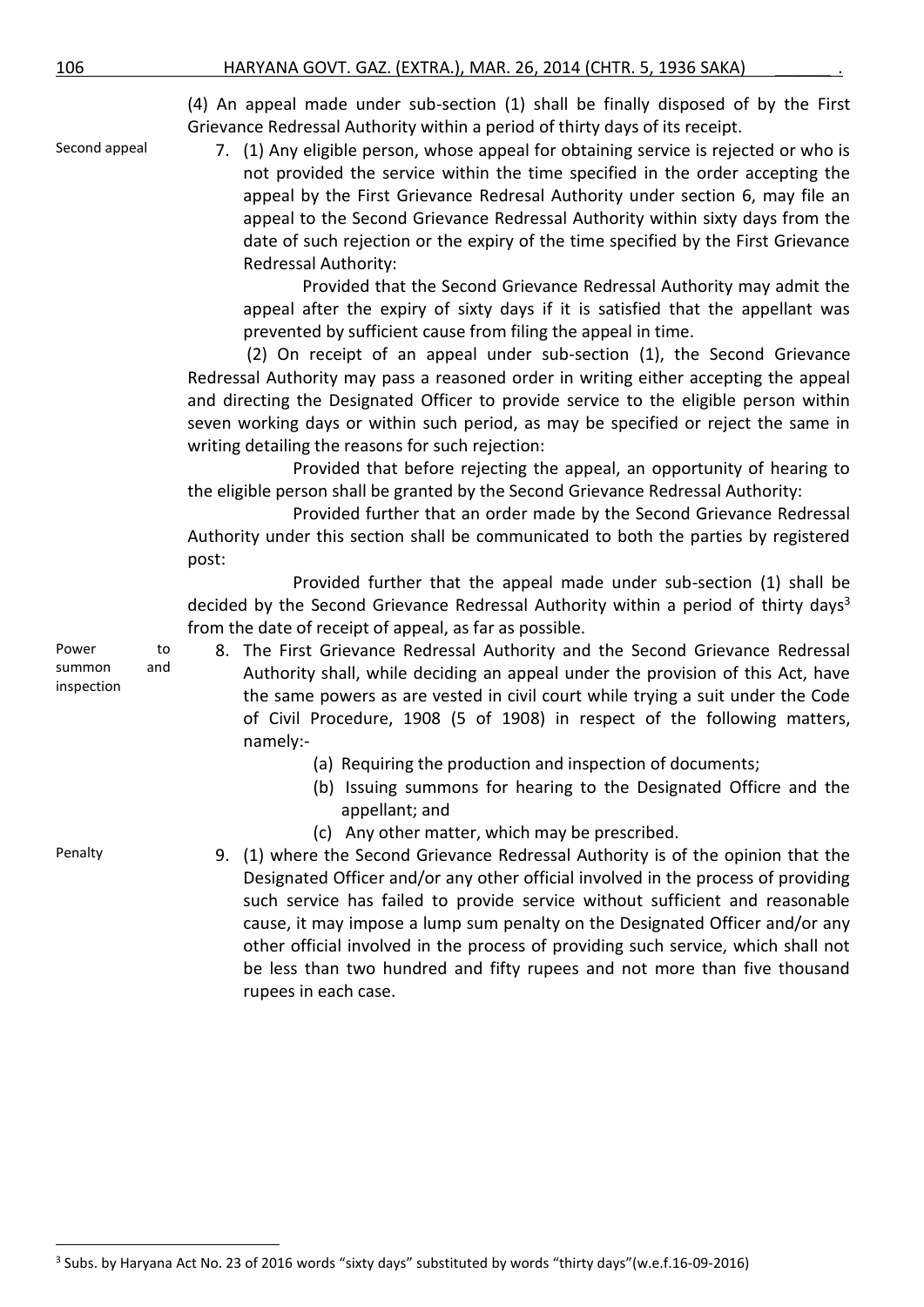(2) Where the Second Grievance Redressal Authority is of the opinion that the Designated Officer and/or any other official involved in the process of providing such service has/have caused undue delay in providing the service, it may impose a penalty up to the rate of two hundred and fifty rupees per day for such delay on the Designated Officer and/or any official involved in the process of providing such service, which shall not be more than five thousand rupees in each case:

Provided that the Designated Officer and/or any other official involved in the process of providing such service shall be given a reasonable opportunity of being heard before any penalty is imposed under sub-sections (1) and (2).

 (3)The Second Grievance Redressal Authority may, by an order, give as compensation an amount up to one thousand rupees to the appellant to be paid by the Designated Officer or any other official, as the case may be.

 (4) The Second Grievance Redressal Authority may, if it satisfied that the Designated Officer and/or any other official involved in the process of providing such service has/have failed to discharge the duties assigned under this Act without sufficient and reasonable cause, recommend disciplinary action against the defaulters under the service rules applicable to them in addition to the penalty imposed under sub-section (1).

10. Any person who is aggrieved by any order of the Second Grievance Redressal Authority, may file revision before the Commission within a period of ninety days from the date of such order:

 Provided that the Commission may entertain the application after the expiry of the said period of ninety days, if it is satisfied that the revision could not be file in time due to a reasonable cause: 4

 Provided further that a revision made under this section shall be decided by the Commission within a period of thirty days from the date of receipt of revision. 5

- 11. Notified services under this Act for which time limit have been framed shall be displayed locally and on website by the Secretary of the Department concerned for information of the public.
- 12. (1) The State Government shall constitute a Commission to be called the Haryana Right to Service Commission for the purpose of this Act.

(2) The Commission shall be a statutory body, known by the aforesaid name having perpetual succession and a common seal with power, subject to the provisions of this Act, to acquire, hold and dispose of property, both movable and immovable and to contract and shall, by the said name, sue or be sued.

(3) The Head Office of the Commission shall be at Chandigarh or Panchkula, as the State Government may notify.

13. (1) The Commission shall consist of a Chief Commissioner and upto four Commissioners and their appointment shall be made by the Governor on the recommendation of a Committee consisting of the Chief minister, who shall be the Chairperson of the Committee, leader of the opposition and one Cabinet Minister, to be nominated by the Chief Minister.

Display of services and the notified time limit. Constitution of Commission.

Composition of Commission

<sup>&</sup>lt;sup>4</sup> Subs. by Haryana Act No. 23 of 2016, sign "." substituted by sign ":"(w.e.f.16-09-2016)

<sup>&</sup>lt;sup>5</sup> Ins. By Haryana Act No. 23 of 2016, Proviso to proviso of Section 10 (w.e.f.16-09-2016)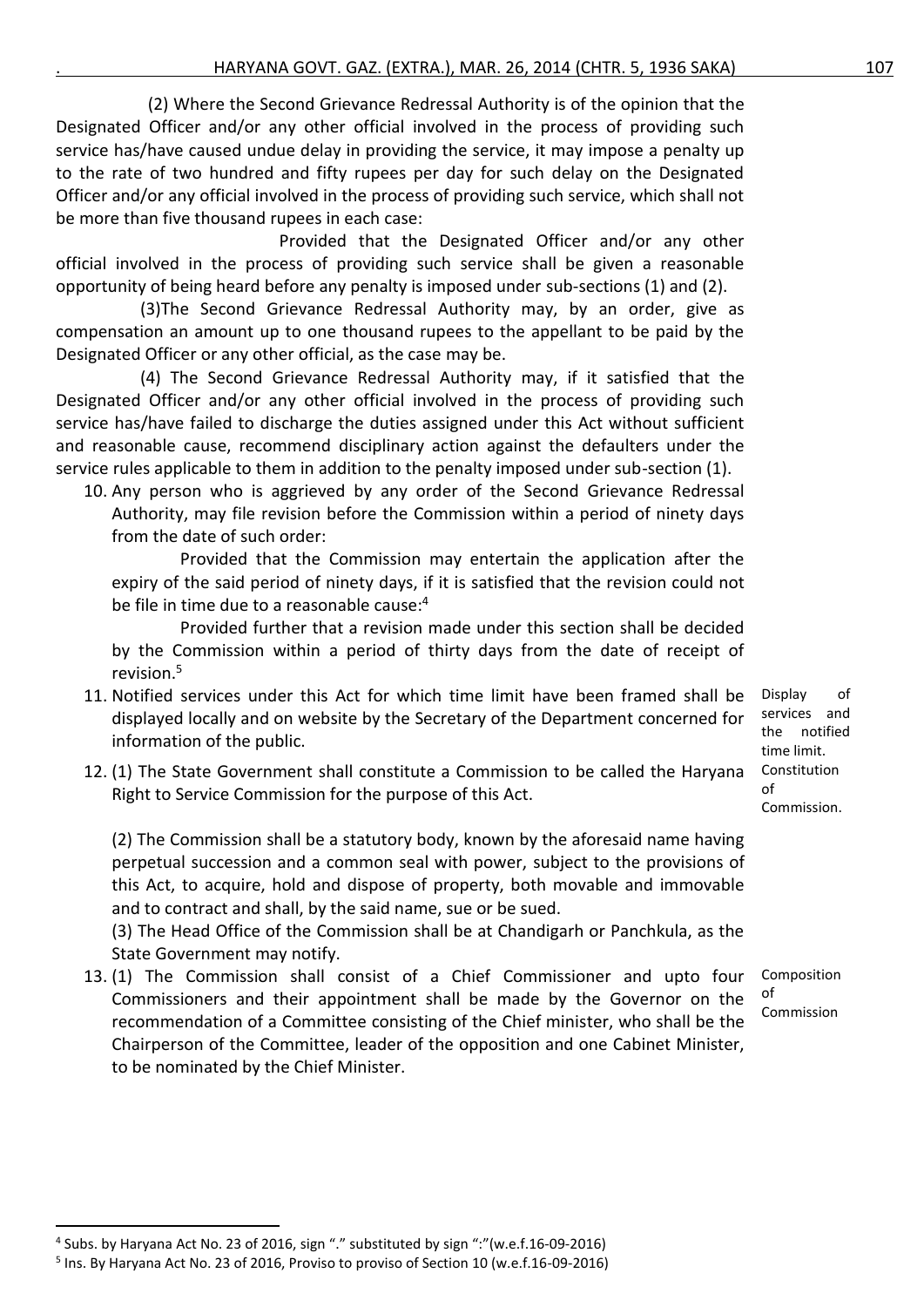(2) The Chief Commissioner shall be serving or retired officer in the rank and status of the Chief Secretary of the State of Haryana or Secretary to the Government of India.

(3)Atleast two of the Commissioners shall be retired officers to the Government of Haryana in the rank and status of an Administrative Secretary or its equivalent rank and status in any of the services of the State, including officers of All India Services from the Haryana cadre and other Commissioners shall be persons of eminence in public life with atleast twenty years experience in management, law, administration or corporative governance.

Powers of Chief 14. (1) The Chief Commissioner shall have powers of general superintendence and direction in the conduct of the affairs of the Commission. The Chief Commissioner hall preside over the meetings of the Commission as well as exercise and discharge the powers and functions of the Commission vested in him in accordance with the regulations framed under sub-section (4) of section 17.

> (2) In case of absence of the Chief Commissioner or a vacancy in the office of the Chief Commissioner, the State Government may nominate one of the Commissioners to perform the functions and exercise the powers vested in the Chief Commissioner subject to a maximum period of six months.

> (3) A Commissioner nominate to discharge the functions and powers of the Chief Commissioner under sub-section (2) shall not be entitled to any compensation, allowance or facility in addition to what he would be entitled to as a Commissioner.

15. (1) The Chief Commissioner and the Commissioners shall hold office for a term of five years from the date on which they enter upon the respective officers, or until they attain the age of sixty-five year, whichever is earlier and they shall not be eligible for re-appointment.

(2) If a person already holding an office is appointed as the Chief Commissioner or the Commissioner, he shall resign or seek retirement from that office before joining the Commission.

(3) If a person already holding an office is appointed as the Chief Commissioner or the Commissioner, he shall resign or seek retirement from that office before joining the Commission.

 (4) The salary, allowances and perks of the Chief Commissioner and the Commissioners shall be such, as admissible to the Chief Secretary to Government, Haryana and the Principal Secretary to Government, Haryana respectively minus pension already drawn for the previous service, if any. No additional pension or death-cum-retirement gratuity shall be admissible for the period of qualifying service in any commission or authority. If the Chief Commissioner or the Commissioner is already a pensioner of any Government.<sup>6</sup>

Terms of office and conditions of service of Chief Commissioner and Commissioners.

Commissioner.

<sup>6</sup> Subs. by Haryana Act 24 of 2019(w.e.f.28.06.2019)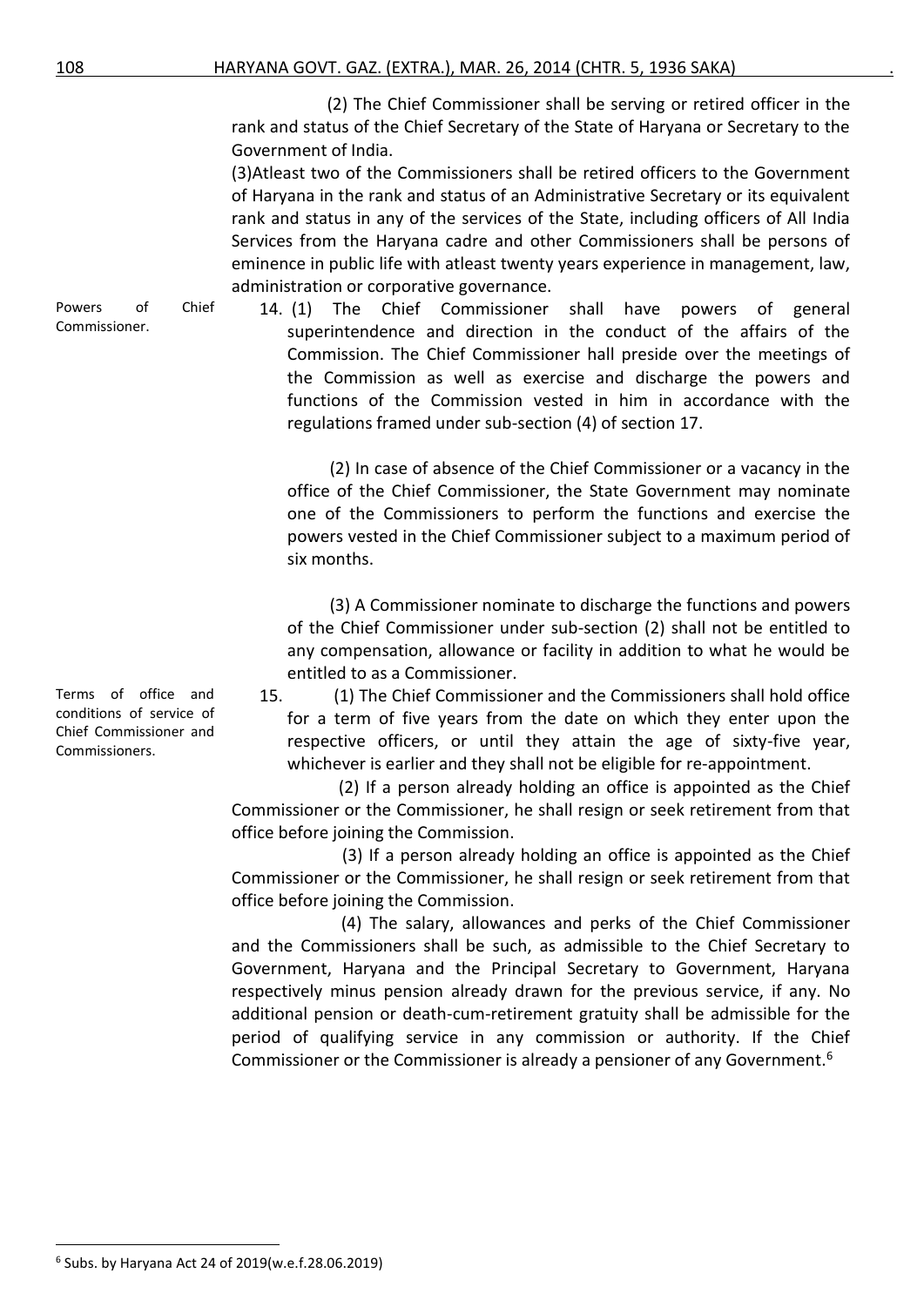(5) The State Government shall provide the Commission with a Secretary from HCS cadre, a Secretary General and such other officers and employees to be hired by the Commission, as may be necessary for the efficient performance of the Commission under this Act. The salaries, allowances and conditions of service of the officers and other employees so appointed shall be such, as may be prescribed.

(6) The State Government shall provide adequate funds for smooth functioning of the Commission.

16. (1) The Chief Commissioner or Commissioner may, at any time by writing under his hand, addressed to the Governor of the State, resign from his office.

 (2) The Chief Commissioner or any Commissioner or any Commissioner shall be removed from his office only by order of the Governor on the ground of proven misconduct, misbehavior or incapacity, after the Punjab and Haryana High Court, on a reference made to it by the Governor, has on inquiry, reported that the Chief Commissioner or any Commissioner, as the case may be, ought to be removed on such ground.

 (3) The Governor may suspend from office, and if deem necessary prohibit also from attending the office during inquiry, the Chief Commissioner or the Commissioner, in respect of whom a reference has been made to the Punjab and Haryana High Court under sub-section (2), until the Governor has passed orders on receipt of the report of the Punjab and Haryana High Court on such reference.

 (4) Notwithstanding anything contained in sub-sections (1) and (2), the Governor may, by order, remove from office the Chief Commissioner or Commissioner, as the case may be, if he,-

- a) Is adjudged an insolvent; or
- b) Has been convicted of an offence which, in the opinion of the Governor, involves moral turpitude; or
- c) Engages during his term of office in any paid employment outside the duties of his office; or
- d) Is, in the opinion of the Governor, unfit to continue in office by reason of infirmity of mind or body; or
- e) Has acquired such financial or other interest as is likely to affect prejudicially his functions as the Chief Commissioner or Commissioner.

 (5) If the Chief Commissioner or Commissioner in any way is concerned interested in any contract or agreement made by or on behalf of the Government of the State or participates in any way in the profit thereof or in any benefit or emoluments arising there from otherwise than as a member and in common with the other members of an incorporated company, he shall, for the purposes of sub-section (2), be deemed to be guilty of misconduct.

Resignation removal and suspension of Chief Commissioner or Commissioners.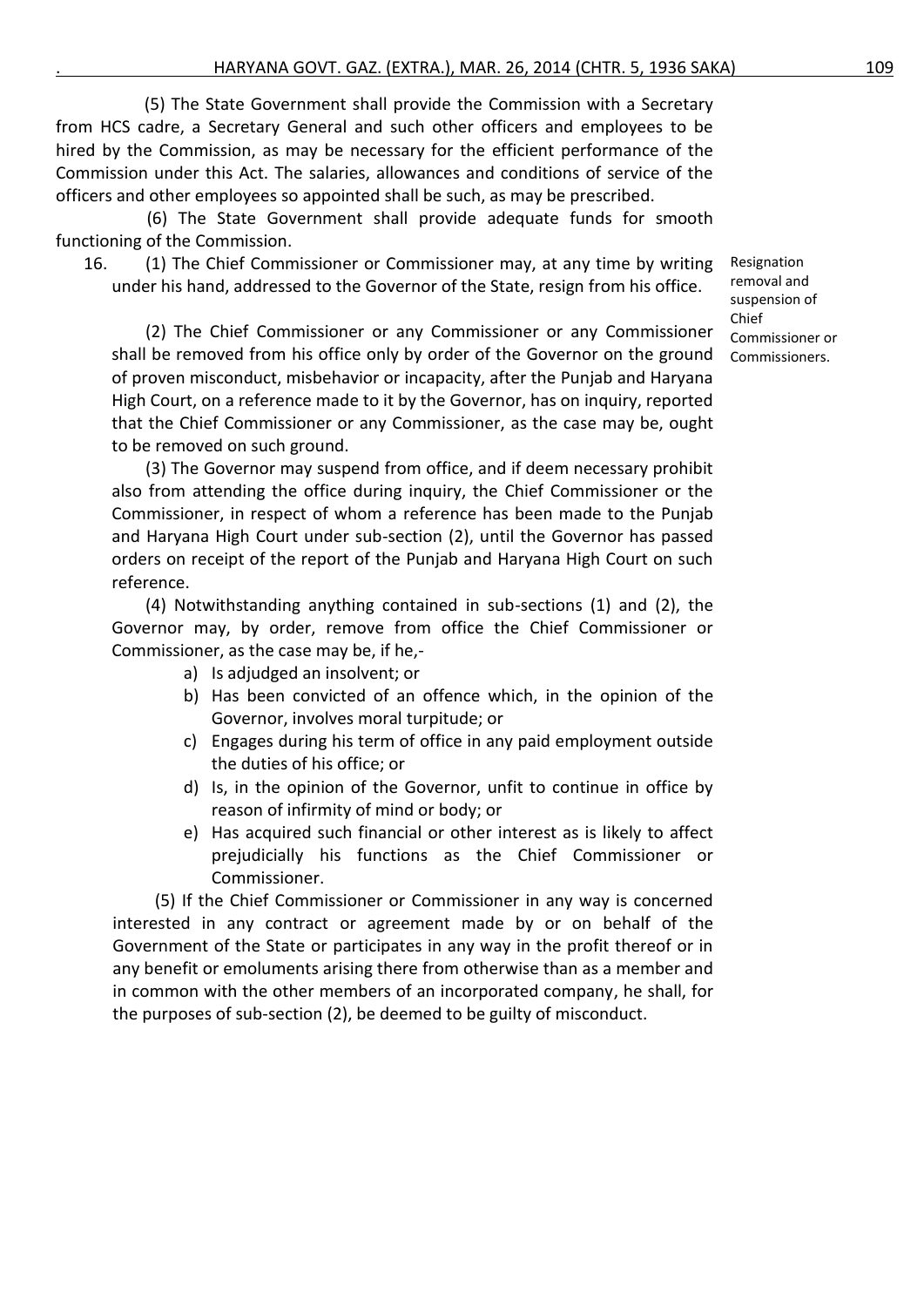Powers and functions of Commission.

17. (1) It shall be the duty of the Commission to ensure proper implementation of this Act and to make suggestions to the State Government for ensuring better delivery of services. For this purpose the Commission may,-

- a) Entertain and dispose of revisions under section 10;
- b) Take suo moto notice of failure to deliver service in accordance with this Act and refer such cases for decision to the First Grievance Redressal Authority or the Second Grievance Redressal Authority or pass such order, as may be appropriate;
- c) Carry out inspections of offices entrusted with the delivery of services and the offices of the First Grievance Redressal Authority and the Second Grievance Redressal Authority;
- d) Recommend Departmental action against any officer or employee of the State Government, who has failed in due discharge of functions cast upon him under this Act;
- e) Recommend changes in procedures and process re-engineering for delivery of services which may make the delivery more transparent and easier:

Provided that before making such a recommendation, the Commission shall consult the Administrative Secretary in-charge of the Department which is to deliver the service;

- f) Recommend additional services to be notified under section 3 and may also suggest modifications in the notifications already issued for better implementation of this Act;
- g) Issue general instructions, not inconsistent with the provisions of this Act for the guidance of Designated Officers, the First Grievance Redressal Authority and the Second Grievance Redressal Authority;
- h) Impose penalty on Designated Officer or any other official involved in the process of providing such service up to a sum of twenty thousand rupees, as deemed fit under the circumstances of the case and allow compensation up to five thousand rupees, to be paid to eligible person by defaulter;
- i) Review its decisions, directions and orders

(2) Where the Commission is satisfied that there are reasonable grounds to inquire into a matter arising out of the provisions of this Act, it may, suo moto, initiate an inquiry in respect thereof.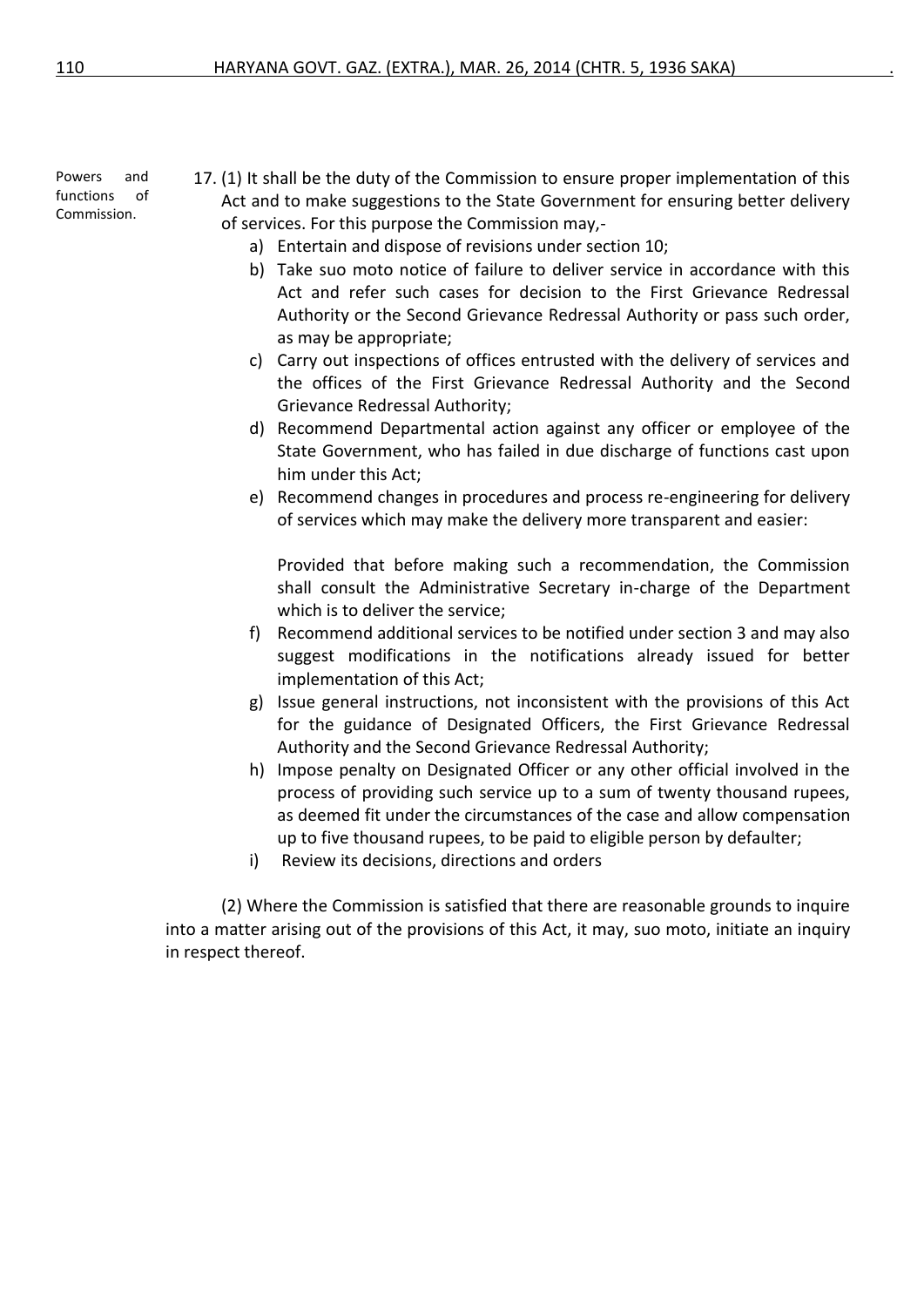(3) The Commission shall, while inquiring into any matter under this section, have the same powers as are vested in a Civil Court while trying a suit under the Code of Civil Procedure, 1908, in respect of the following matters, namely:-

- a) Summoning the parties;
- b) Receiving oral evidence on oath or written evidence on affidavits;
- c) Requiring the discovery and inspection of documents;
- d) Requisitioning of nay public record from any office;
- e) Obtaining copies of record from any court in accordance with law;
- f) Issuing summons for examination of witnesses or documents; and
- g) Any other matter, which may be prescribed.
- (4) The Commission may frame its regulations for the conduct of its business

and any such matter, as it may deem fit only after the approval of the State

## Government.

18. (1) The State Government shall consider the recommendations made by the Commission under clauses (d), (e) and (f) of sub-section (1) of section 17 and send information to the Commission of action taken within thirty days or such longer time as may be decided in consultation with the Commission, In case the State Government decides not to implement any of the recommendations of the Commission, it shall communicate the reasons for not acting on the recommendations to the Commission.

 (2) The Commission shall prepare an annual report of the recommendations made by it under section 17 along with the action taken and reasons for not taking action, if any. The State Government shall cause a copy of this report to be laid on the table of the Haryana Legislative Assembly.

19. (1) No suit, prosecution or other legal proceeding shall lie against any person for anything which is done in good faith or intended to be done in pursuance of this Act or any rule or any regulation made thereunder.

(2) No act done or proceedings taken under this Act by the Commission shall be invalid merely on the ground of existence of any vacancy or by reason of defect or irregularity in its constitution or absence of any Commissioner in its meeting.

20. No civil court shall have jurisdiction to entertain any suit or proceedings in respect of any matter the cognizance of which can be taken and disposed of by any authority empowered by this Act or the rules or regulations made thereunder. courts.

Action by State Government on recommendation of Commission.

Protection of action taken in good faith.

Bar of jurisdiction of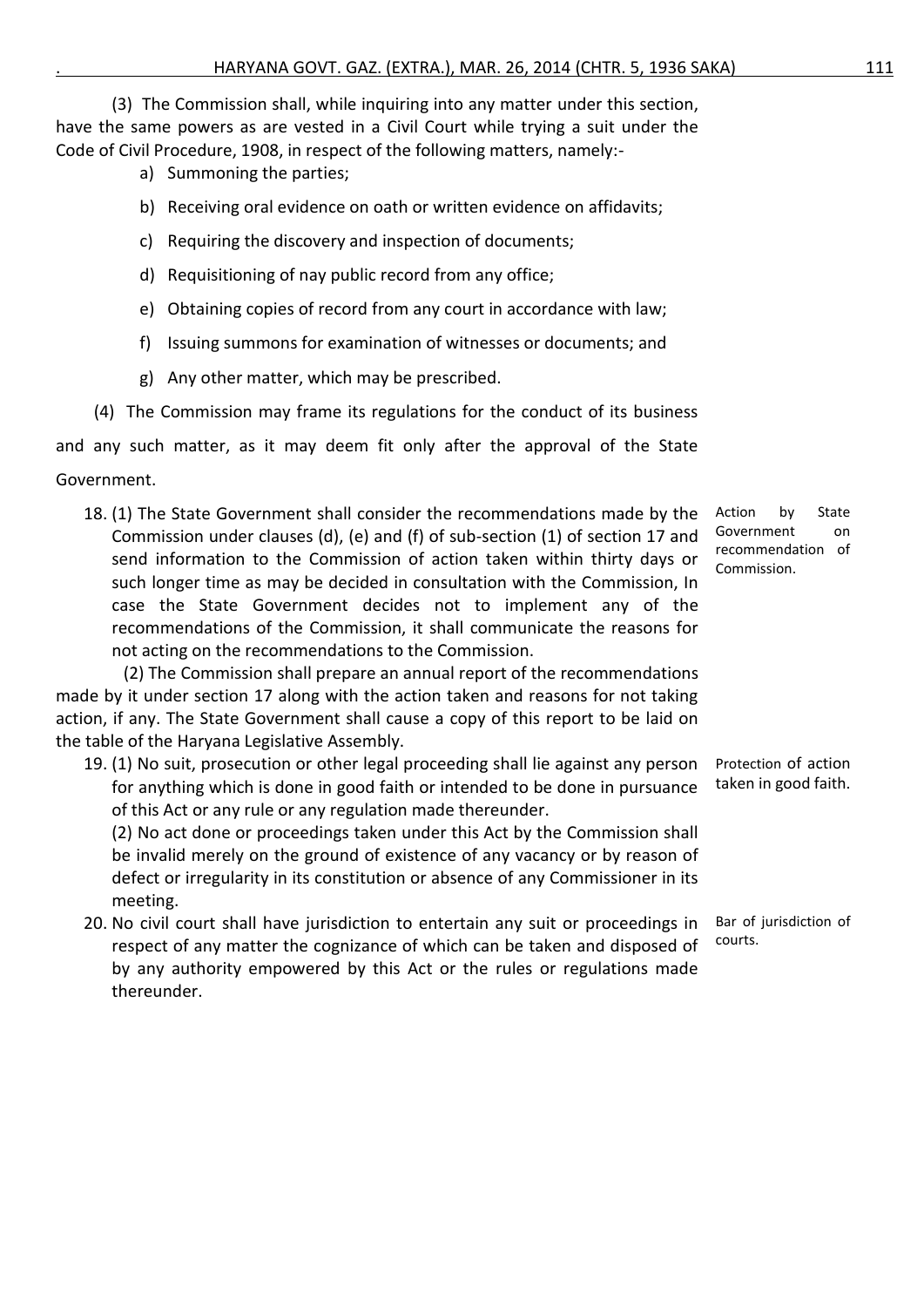Power to make rules.

Power to

Repeal and

remove difficulties.

savings.

21. (1) The State Government may, by notification, in the Official Gazette, make rules to carry out the purposes of this Act.

(2) In particular, and without prejudice to the generality of the foregoing provisions, such rules may provide for all or any of the following matters, namely:-

- a) the format to maintain the records of services under sub-section (3) of section 5;
- b) the procedure for disposing of a revision made under section 10;
- c) salaries, allowances and conditions of services of the officers and other employees of the Commission under sub-section (5) of section 15; and
- d) any other matter which is required to be, or may be prescribed.

(3) Every rule made under this Act, shall be laid, as soon as may be, after it is made, before the House of the State Legislature, while it is in session, for a total period of ten days, which may be comprised in one session or in two or more successive session, and if, before the expiry of the session immediately following the session or the successive sessions aforesaid, the House agrees in making any modification in the rule, or the House agrees that the rule should not be made, the rule shall thereafter have effect only in such modified form or be of no effect, as the case may be. However, any such modification or annulment shall be without prejudice to the validity of anything previously done under that rule.

22. If any difficulty arises in giving effect to the provisions of this Act, the State Government may, by order published in the Official Gazette, make such provisions or give such directions, not inconsistent with the provisions of this Act, as appear to be necessary or expedient for removing the difficulty.

Provide that no such order shall be made after the expiry of a period of two years from the commencement of this Act.

23. (1) The Haryana Right to Service Ordinance, 2013 (Haryana Ordinance No. 7 of 2013), is hereby repealed.

(2) Notwithstanding such repeal, anything done or any action taken under the said Ordinance shall be deemed to have been done or taken under this Act.